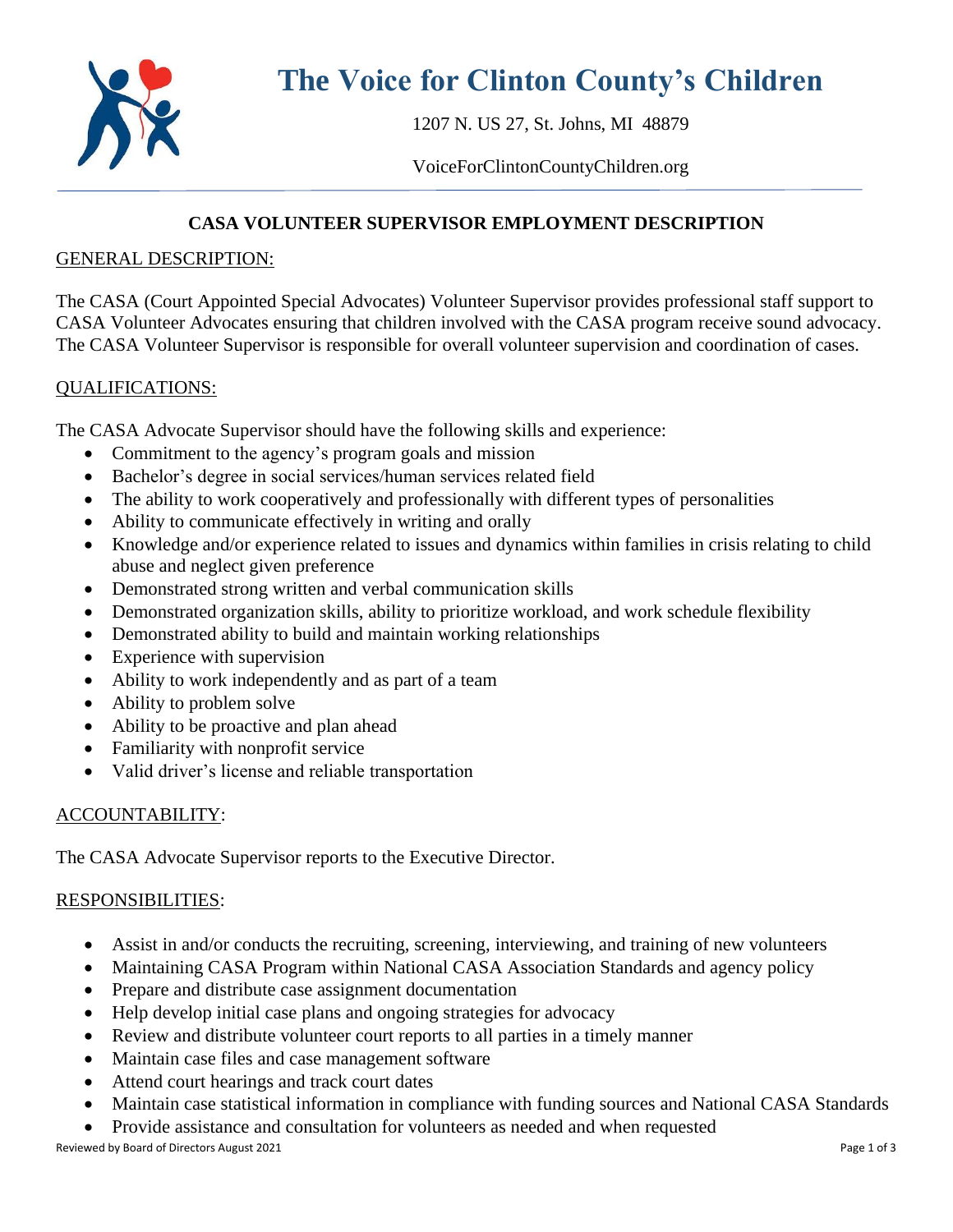- Participate in volunteer evaluations as assigned by the Executive Director
- Attend staff meetings and community meetings as assigned
- Work with community partners together on best case outcomes for CASA foster care cases
- Assist volunteers in connecting with community resources to serve needs identified within cases
- Attend in-service trainings and assist with coordination if requested
- Participate in community outreach activities
- Planning and execution of monthly volunteer meetings and ongoing training opportunities
- Maintain personal professional development relevant to current trends, research and development in the field, and best practices
- Plan and executive volunteer appreciation events and opportunities
- Provide office coverage as needed including greeting agency guests
- Attend conferences/seminars/meetings as requested by the Executive Director
- Attend Michigan CASA Association annual conference
- Participate in agency events as appropriate
- Assist in maintaining a clean, welcoming office for staff and guests
- Participate in performance evaluations of this position as directed by the Executive Director
- Other duties as may be assigned by the Executive Director

#### STANDARD PHYSICAL REQUIREMENTS/WORKING CONDITIONS

Must be able to perform essential job functions with or without reasonable accommodations including but not limited to visual and/or audio appliances and devices to increase mobility.

Work is performed in typical office environment and offsite professional settings which may include but are not limited to the courthouse, community partners' offices, and outreach and event venues.

WORK HOURS: Some flexibility allowed in order to ensure needs of cases (i.e. scheduled court hearings, planned agency activities). Typical work hours occur between 8:00 a.m. and 5:00 p.m., Monday through Friday.

JOB CLASSIFICATION: Regular Full Time, Non-exempt (hourly); 32 hours per week

SALARY RANGE \$21.00 per hour

All employees of CASA-The Voice for Clinton County's Children (legal entity name) are at-will employees of the organization. Either the organization or the employee may terminate the employment relationship with or without cause at any time. Positions are reliant on approved funding sources.

This position specification should not be interpreted as all-inclusive. It is intended to identify the essential functions and requirements of this job. Incumbents may be requested to perform job -related responsibilities and tasks other than those stated in this specification. Any essential function or requirement of this position will be evaluated as necessary should an incumbent/applicant be unable to perform the function or requirement due to a disability as defined by the Americans with Disabilities